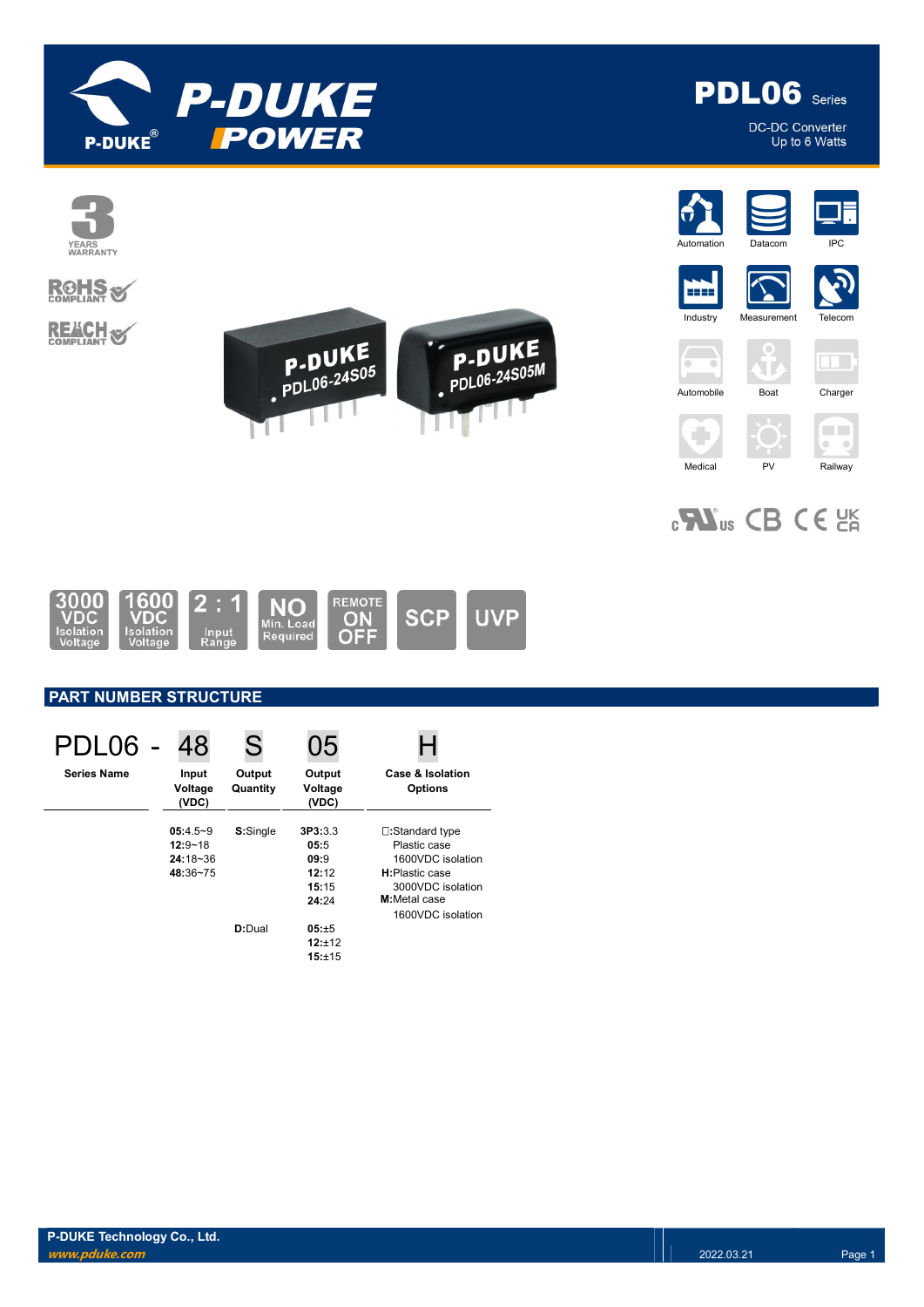



### TECHNICAL SPECIFICATION All specifications are typical at nominal input, full load and 25℃ unless otherwise noted

| Model<br><b>Number</b> | Input Range | <b>Output Voltage</b> | <b>Output Current</b><br>@ Full Load | <b>Input Current</b><br>@ No Load | <b>Efficiency</b> | Maximum<br><b>Capacitor Load</b> |
|------------------------|-------------|-----------------------|--------------------------------------|-----------------------------------|-------------------|----------------------------------|
|                        | <b>VDC</b>  | <b>VDC</b>            | mA                                   | mA                                | %                 | μF.                              |
| PDL06-05S3P3           | $4.5 - 9$   | 3.3                   | 1300                                 | 65                                | 77                | 6600                             |
| PDL06-05S05            | $4.5 - 9$   | 5                     | 1200                                 | 105                               | 81                | 3300                             |
| PDL06-05S09            | $4.5 - 9$   | 9                     | 666                                  | 105                               | 83                | 2000                             |
| PDL06-05S12            | $4.5 - 9$   | 12                    | 500                                  | 105                               | 84                | 1600                             |
| PDL06-05S15            | $4.5 - 9$   | 15                    | 400                                  | 105                               | 84                | 1400                             |
| PDL06-05S24            | $4.5 - 9$   | 24                    | 250                                  | 105                               | 84                | 680                              |
| PDL06-05D05            | $4.5 - 9$   | ±5                    | ±600                                 | 105                               | 81                | ±2000                            |
| PDL06-05D12            | $4.5 - 9$   | ±12                   | ±250                                 | 105                               | 84                | ±900                             |
| PDL06-05D15            | $4.5 - 9$   | ±15                   | ±200                                 | 105                               | 84                | ±660                             |
| PDL06-12S3P3           | $9 - 18$    | 3.3                   | 1300                                 | 40                                | 78                | 6600                             |
| PDL06-12S05            | $9 - 18$    | 5                     | 1200                                 | 55                                | 83                | 3300                             |
| PDL06-12S09            | $9 - 18$    | $\boldsymbol{9}$      | 666                                  | 55                                | 85                | 2000                             |
| PDL06-12S12            | $9 - 18$    | 12                    | 500                                  | 55                                | 85                | 1600                             |
| PDL06-12S15            | $9 - 18$    | 15                    | 400                                  | 55                                | 85                | 1400                             |
| PDL06-12S24            | $9 - 18$    | 24                    | 250                                  | 55                                | 84                | 680                              |
| PDL06-12D05            | $9 - 18$    | ±5                    | ±600                                 | 55                                | 82                | ±2000                            |
| PDL06-12D12            | $9 - 18$    | ±12                   | ±250                                 | 55                                | 84                | ±900                             |
| PDL06-12D15            | $9 - 18$    | ±15                   | ±200                                 | 55                                | 85                | ±660                             |
| PDL06-24S3P3           | $18 - 36$   | 3.3                   | 1300                                 | 20                                | 78                | 6600                             |
| PDL06-24S05            | $18 - 36$   | 5                     | 1200                                 | 28                                | 83                | 3300                             |
| PDL06-24S09            | $18 - 36$   | 9                     | 666                                  | 28                                | 85                | 2000                             |
| PDL06-24S12            | $18 - 36$   | 12                    | 500                                  | 28                                | 86                | 1600                             |
| PDL06-24S15            | $18 - 36$   | 15                    | 400                                  | 28                                | 86                | 1400                             |
| PDL06-24S24            | $18 - 36$   | 24                    | 250                                  | 28                                | 85                | 680                              |
| PDL06-24D05            | $18 - 36$   | ±5                    | ±600                                 | 28                                | 82                | ±2000                            |
| PDL06-24D12            | $18 - 36$   | ±12                   | ±250                                 | 28                                | 85                | ±900                             |
| PDL06-24D15            | $18 - 36$   | ±15                   | ±200                                 | 28                                | 85                | ±660                             |
| PDL06-48S3P3           | $36 - 75$   | 3.3                   | 1300                                 | 14                                | 78                | 6600                             |
| PDL06-48S05            | $36 - 75$   | 5                     | 1200                                 | 14                                | 82                | 3300                             |
| PDL06-48S09            | $36 - 75$   | 9                     | 666                                  | 14                                | 84                | 2000                             |
| PDL06-48S12            | $36 - 75$   | 12                    | 500                                  | 14                                | 85                | 1600                             |
| PDL06-48S15            | $36 - 75$   | 15                    | 400                                  | 14                                | 86                | 1400                             |
| PDL06-48S24            | $36 - 75$   | 24                    | 250                                  | 14                                | 84                | 680                              |
| PDL06-48D05            | $36 - 75$   | ±5                    | ±600                                 | 14                                | 82                | ±2000                            |
| PDL06-48D12            | $36 - 75$   | ±12                   | ±250                                 | 14                                | 84                | ±900                             |
| PDL06-48D15            | $36 - 75$   | ±15                   | ±200                                 | 14                                | 85                | ±660                             |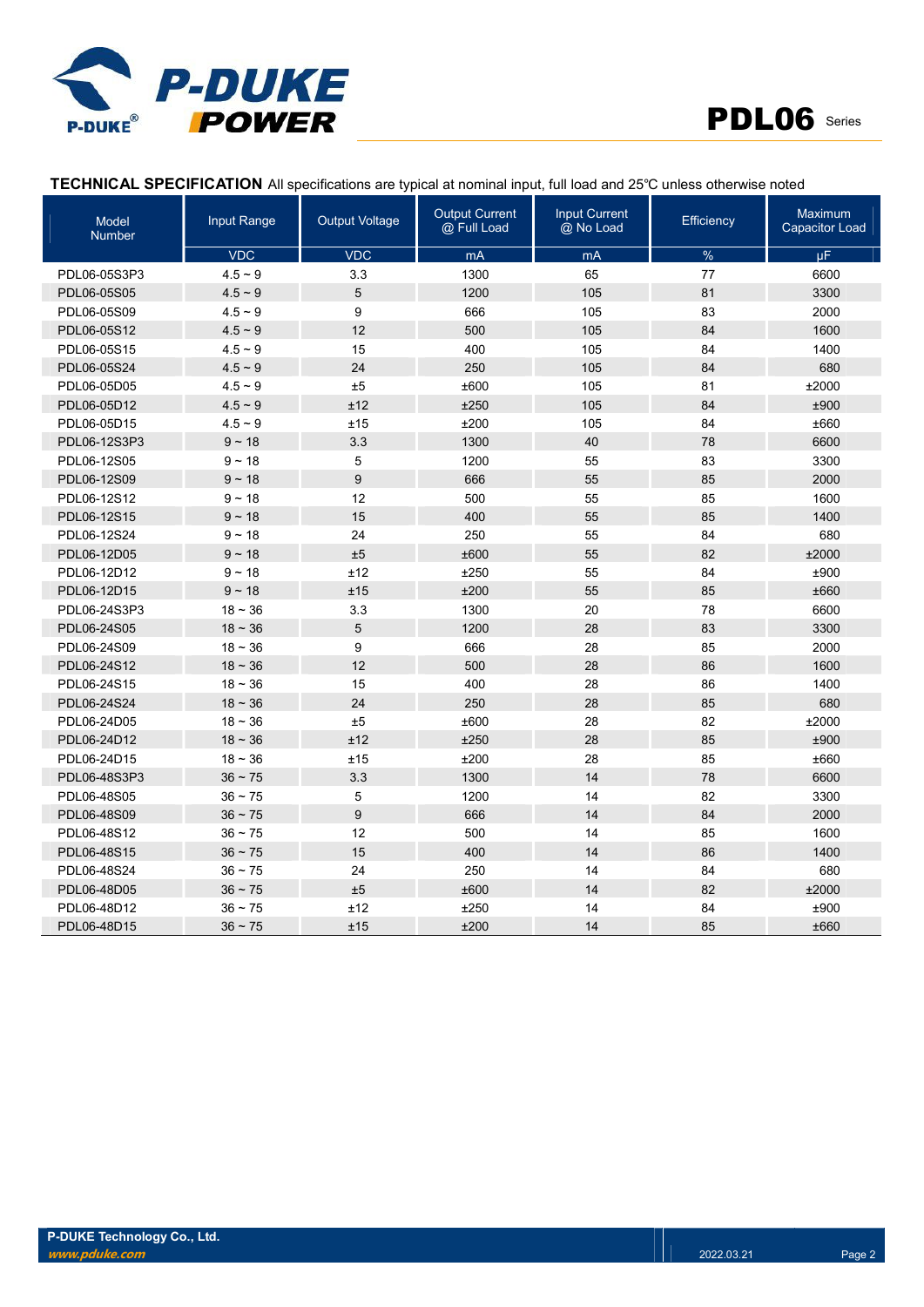

| <b>Parameter</b>              |                                                                                         | <b>Conditions</b>                                                                            | Min.           | Typ. | Max.                   | <b>Unit</b> |
|-------------------------------|-----------------------------------------------------------------------------------------|----------------------------------------------------------------------------------------------|----------------|------|------------------------|-------------|
| Operating input voltage range |                                                                                         | 5Vin(nom)                                                                                    |                |      | 9                      |             |
|                               |                                                                                         | 12Vin(nom)                                                                                   | 9              | 12   | 18                     | <b>VDC</b>  |
|                               | 24Vin(nom)                                                                              |                                                                                              |                | 24   | 36                     |             |
|                               |                                                                                         | 48Vin(nom)                                                                                   | 36             | 48   | 75                     |             |
| Start up voltage              |                                                                                         | 5Vin(nom)                                                                                    |                |      | 4.5                    |             |
|                               |                                                                                         | 12Vin(nom)                                                                                   |                |      | 9                      | <b>VDC</b>  |
|                               |                                                                                         | 24Vin(nom)                                                                                   |                |      | 18                     |             |
|                               |                                                                                         | 48Vin(nom)                                                                                   |                |      | 36                     |             |
| Shutdown voltage              |                                                                                         | 5Vin(nom)                                                                                    | $\overline{c}$ | 3.5  | 4                      |             |
|                               |                                                                                         | 12Vin(nom)                                                                                   |                |      |                        |             |
|                               | 24Vin(nom)                                                                              |                                                                                              |                | 15   | 17                     | <b>VDC</b>  |
|                               |                                                                                         | 48Vin(nom)                                                                                   | 26             | 33   | 35                     |             |
| Start up time                 | Constant resistive load                                                                 | Power up                                                                                     |                | 5    | 10                     | ms          |
|                               | Remote ON/OFF                                                                           |                                                                                              |                | 5    | 10                     |             |
| Input surge voltage           | 1 second, max.                                                                          | 5Vin(nom)                                                                                    |                |      | 15                     |             |
|                               |                                                                                         | 12Vin(nom)                                                                                   |                |      | 36                     | <b>VDC</b>  |
|                               |                                                                                         | 24Vin(nom)                                                                                   |                |      | 50                     |             |
|                               |                                                                                         | 48Vin(nom)                                                                                   |                |      | 100                    |             |
| Input filter                  |                                                                                         |                                                                                              |                |      | Capacitor type         |             |
| Remote ON/OFF                 |                                                                                         | DC-DC ON                                                                                     |                |      | Open or high impedance |             |
|                               | Ctrl pin applied current via $1k\Omega$                                                 | DC-DC OFF                                                                                    | $\overline{2}$ | 3    | 4                      | mA          |
|                               |                                                                                         | Remote off input current                                                                     |                |      | 2.5                    | mA          |
|                               | Application circuit                                                                     |                                                                                              |                |      |                        |             |
|                               | DC-DC ON                                                                                | DC-DC OFF                                                                                    |                |      |                        |             |
|                               | $+V$ in<br>1 $k\Omega$<br>Ctrl<br>-ww-<br>3mA<br>DC/DC<br>CURRENT (1)<br>SOURCE<br>-Vin | $+V$ in<br>$1k\Omega$<br>Ctrl<br><b>MM</b><br>3mA<br>DC/DC<br>CURRENT(1)<br>SOURCE<br>$-Vin$ |                |      |                        |             |

| <b>OUTPUT SPECIFICATIONS</b>     |                                    |                   |         |      |                                 |             |
|----------------------------------|------------------------------------|-------------------|---------|------|---------------------------------|-------------|
| <b>Parameter</b>                 |                                    | <b>Conditions</b> | Min.    | Typ. | Max.                            | <b>Unit</b> |
| Voltage accuracy                 |                                    |                   | $-1.0$  |      | $+1.0$                          | %           |
| Line regulation                  | Low Line to High Line at Full Load |                   | $-0.2$  |      | $+0.2$                          | %           |
| Load regulation                  | No Load to Full Load               | Single            | $-1.0$  |      | $+1.0$                          | $\%$        |
|                                  |                                    | Dual              | $-1.0$  |      | $+1.0$                          |             |
| Cross regulation                 | Asymmetrical load 25%/100% FL      | Dual              | $-5.0$  |      | $+5.0$                          | $\%$        |
| Ripple and noise                 | 20MHz bandwidth                    |                   |         | 50   |                                 | mVp-p       |
| Temperature coefficient          |                                    |                   | $-0.02$ |      | $+0.02$                         | $%$ $C$     |
| Transient response recovery time | 25% load step change               |                   |         | 500  |                                 | us          |
| Short circuit protection         |                                    |                   |         |      | Continuous, automatics recovery |             |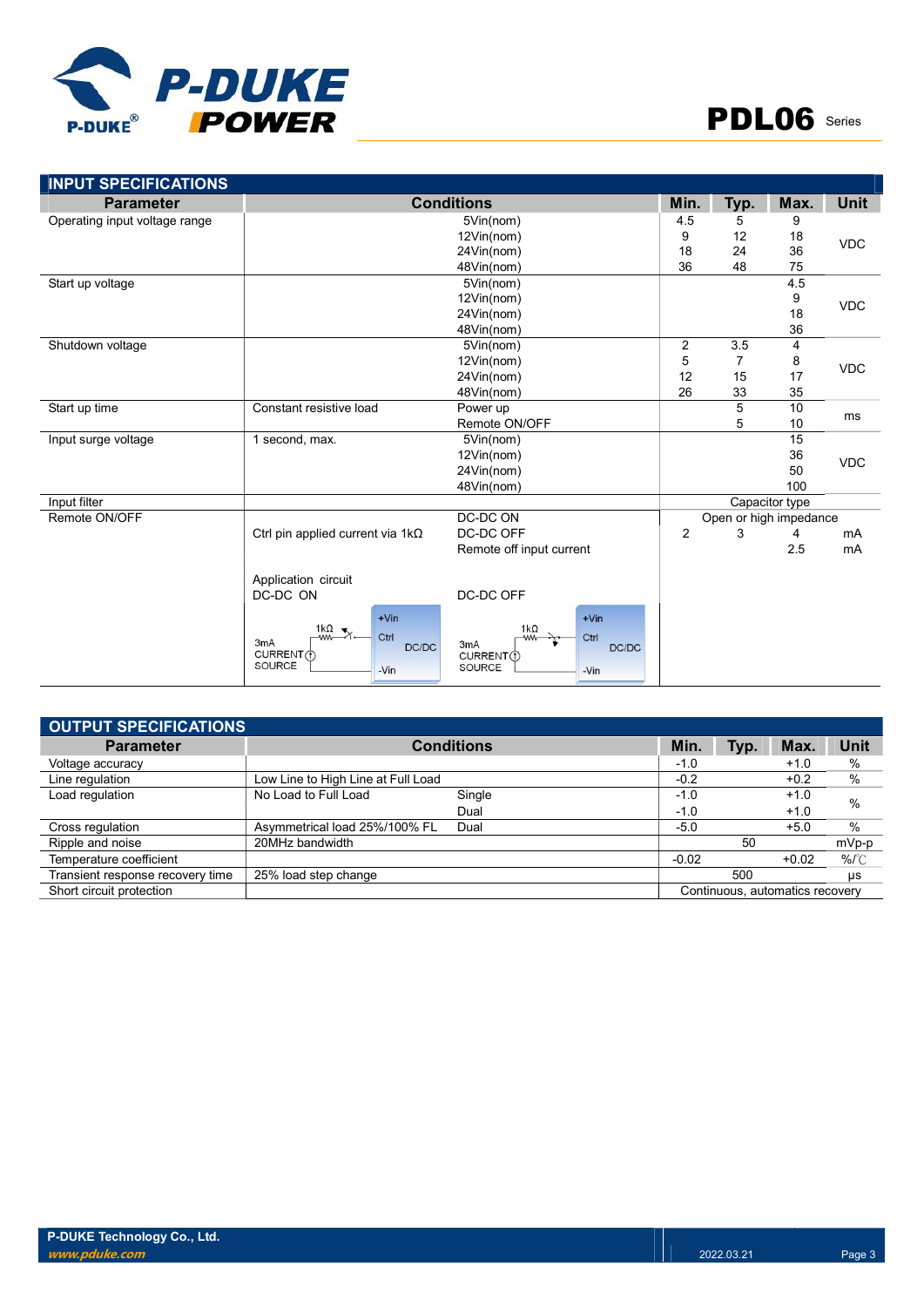

| <b>GENERAL SPECIFICATIONS</b> |                           |                   |                      |      |      |                              |                         |
|-------------------------------|---------------------------|-------------------|----------------------|------|------|------------------------------|-------------------------|
| <b>Parameter</b>              |                           | <b>Conditions</b> |                      | Min. | Typ. | Max.                         | <b>Unit</b>             |
| Isolation voltage             | 1 minute                  | Input to Output   | Standard Type        | 1600 |      |                              |                         |
|                               |                           |                   | Suffix "H"           | 3000 |      |                              | <b>VDC</b>              |
|                               |                           |                   | Suffix "M"           | 1600 |      |                              |                         |
|                               | Input (Output) to Case    |                   | Suffix "M"           | 1000 |      |                              |                         |
| <b>Isolation resistance</b>   | 500VDC                    |                   |                      |      |      |                              | $G\Omega$               |
| Isolation capacitance         |                           |                   | <b>Standard Type</b> |      |      | 50                           |                         |
|                               |                           |                   | Suffix "H"           |      |      | 50                           | pF                      |
|                               |                           |                   | Suffix "M"           |      |      | 50                           |                         |
| Switching frequency           | Full load to minimum load |                   |                      | 100  |      |                              | <b>kHz</b>              |
| Safety approvals              | IEC/ EN/ UL62368-1        |                   |                      |      |      | UL:E193009                   |                         |
|                               |                           |                   |                      |      |      | CB:UL(Demko)                 |                         |
| Case material                 |                           |                   | <b>Standard Type</b> |      |      | Non-conductive black plastic |                         |
|                               |                           |                   | Suffix "H"           |      |      | Non-conductive black plastic |                         |
|                               |                           |                   | Suffix "M"           |      |      |                              | Copper                  |
| Base material                 |                           |                   |                      |      |      |                              | None                    |
| Potting material              |                           |                   |                      |      |      | Silicone (UL94 V-0)          |                         |
| Weight                        |                           |                   | Standard Type        |      |      |                              | 4.8g (0.17oz)           |
|                               |                           |                   | Suffix "H"           |      |      |                              | 4.8g (0.17oz)           |
|                               |                           |                   | Suffix "M"           |      |      |                              | 5.9g (0.21oz)           |
| <b>MTBF</b>                   | MIL-HDBK-217F             |                   | <b>Standard Type</b> |      |      |                              | $2.135 \times 10^6$ hrs |
|                               |                           |                   | Suffix "H"           |      |      |                              | $2.135 \times 10^6$ hrs |
|                               |                           |                   | Suffix "M"           |      |      |                              | $2.360 \times 10^6$ hrs |

| <b>ENVIRONMENTAL SPECIFICATIONS</b> |               |                   |       |      |        |              |
|-------------------------------------|---------------|-------------------|-------|------|--------|--------------|
| <b>Parameter</b>                    |               | <b>Conditions</b> | Min.  | Typ. | Max.   | <b>Unit</b>  |
| Operating ambient temperature       | Standard type | With derating     | $-40$ |      | $+90$  |              |
|                                     | Suffix "H"    | With derating     | -40   |      | $+90$  | °C           |
|                                     | Suffix "M"    | With derating     | -40   |      | $+95$  |              |
| Maximum case temperature            |               |                   |       |      | 105    | °C           |
| Storage temperature range           |               |                   | $-55$ |      | $+125$ | °C           |
| Thermal shock                       |               |                   |       |      |        | MIL-STD-810F |
| Vibration                           |               |                   |       |      |        | MIL-STD-810F |
| Relative humidity                   |               |                   |       |      |        | 5% to 95% RH |

| <b>EMC SPECIFICATIONS</b>      |               |                                                                                      |                         |
|--------------------------------|---------------|--------------------------------------------------------------------------------------|-------------------------|
| <b>Parameter</b>               |               | <b>Conditions</b>                                                                    | Level                   |
| EMI                            | EN55032       | With external components                                                             | Class A $\cdot$ Class B |
| <b>EMS</b>                     | EN55024       |                                                                                      |                         |
| <b>ESD</b>                     | EN61000-4-2   | Air $\pm$ 8kV and Contact $\pm$ 6kV                                                  | Perf. Criteria A        |
| Radiated immunity              | EN61000-4-3   | 10 V/m                                                                               | Perf. Criteria A        |
| <b>Fast transient</b>          | EN61000-4-4   | $±$ 2kV                                                                              | Perf. Criteria A        |
|                                | 5 VDC input   | With an external input filter capacitor<br>(Nippon chemi-con KY series, 330µF/50V)   |                         |
|                                | <b>Others</b> | With an external input filter capacitor<br>(Nippon chemi-con KY series, 220µF/100V.) |                         |
| Surge                          | EN61000-4-5   | ±1kV                                                                                 | Perf. Criteria A        |
|                                | 5 VDC input   | With an external input filter capacitor<br>(Nippon chemi-con KY series, 330µF/50V)   |                         |
|                                | <b>Others</b> | With an external input filter capacitor<br>(Nippon chemi-con KY series, 220µF/100V.) |                         |
| Conducted immunity             | EN61000-4-6   | $10 \,$ Vr.m.s                                                                       | Perf. Criteria A        |
| Power frequency magnetic field | EN61000-4-8   | 100A/m continuous; 1000A/m 1 second                                                  | Perf. Criteria A        |

CAUTION: This power module is not internally fused. An input line fuse must always be used.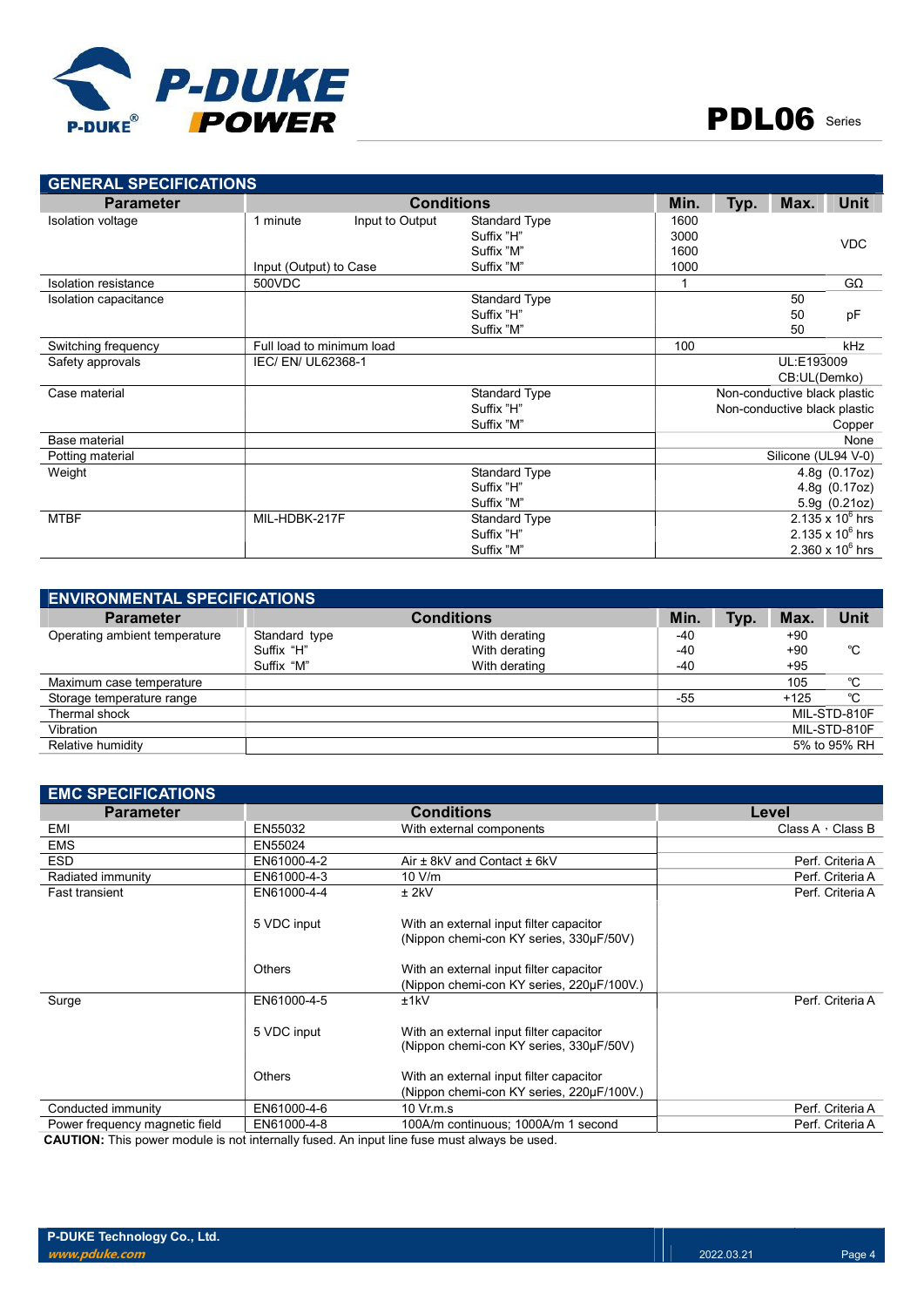



### CHARACTERISTIC CURVE









PDL06-48S05 Efficiency vs. Output Load

### FUSE CONSIDERATION

This power module is not internally fused. An input line fuse must always be used.

This encapsulated power module can be used in a wide variety of applications, ranging from simple stand-alone operation to an integrated part of sophisticated power architecture.

To maximum flexibility, internal fusing is not included; however, to achieve maximum safety and system protection, always use an input line fuse. The input line fuse suggest as below:

| Model                     | <b>Fuse Rating</b><br>(A) | <b>Fuse Type</b> |
|---------------------------|---------------------------|------------------|
| PDL06-05SOD · PDL06-05DOD |                           | Slow-Blow        |
| PDL06-12SDD · PDL06-12DDD | 1.6                       | Slow-Blow        |
| PDL06-24SOO · PDL06-24DOO |                           | Slow-Blow        |
| PDL06-48SOD · PDL06-48DOD | 0.5                       | Slow-Blow        |

The table based on the information provided in this data sheet on inrush energy and maximum DC input current at low Vin.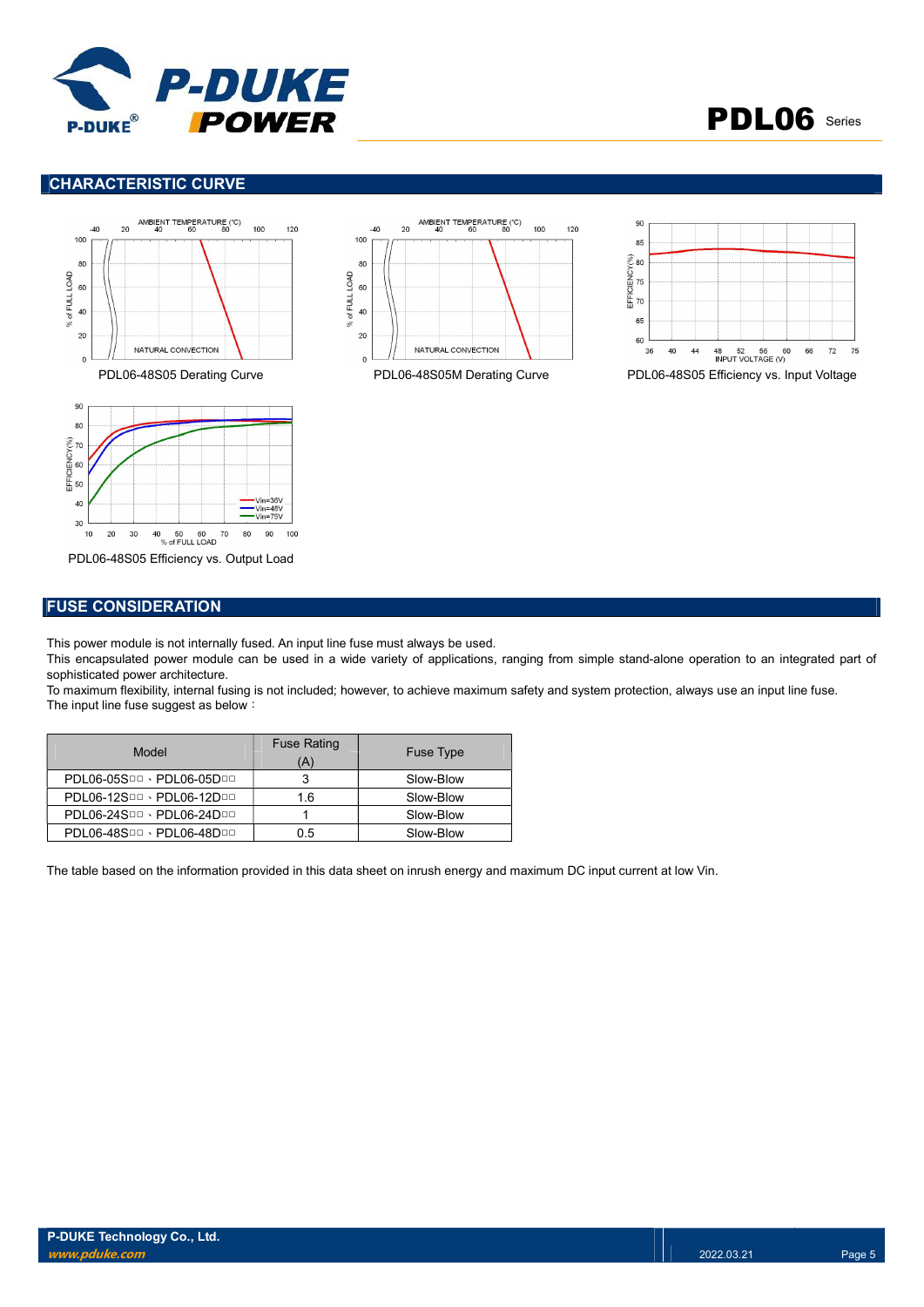

## PDL06 Series

### MECHANICAL DRAWING

### Standard type, Suffix "H" PIN CONNECTION



BOTTOM VIEW



\* Case pins should not be connected to any circuit.

 $-0.14$  [3.5]

| PIN | <b>SINGLE</b> | <b>DUAL</b>  |
|-----|---------------|--------------|
|     | -Vin          | -Vin         |
|     | $+V$ in       | $+V$ in      |
| 3   | Ctrl          | Ctrl         |
| 5   | NC*/No pin**  | NC*/No pin** |
|     | $+$ Vout      | $+$ Vout     |
|     | -Vout         | Common       |
|     | <b>NC</b>     | -Vout        |

\*NC pin for standard type model.

\*\*No pin for 3kVDC isolation model (suffix "H").

1. All dimensions in inch [mm]

2. Tolerance :x.xx±0.02 [x.x±0.5]

x.xxx±0.01 [x.xx±0.25]

3. Pin dimension tolerance ±0.004 [0.10]

| PIN            | <b>SINGLE</b> | <b>DUAL</b> |
|----------------|---------------|-------------|
|                | -Vin          | -Vin        |
| $\overline{2}$ | +Vin          | +Vin        |
| 3              | Ctrl          | Ctrl        |
| 5              | NC.           | ΝC          |
| 6              | +Vout         | +Vout       |
|                | -Vout         | Common      |
| 8              | NC.           | -Vout       |
| 9              | Case          | Case        |
| 10             | Stand off     | Stand off   |
| 11             | Stand off     | Stand off   |
| 12             | Case          | Case        |

1. All dimensions in inch [mm]

2. Tolerance :x.xx±0.02 [x.x±0.5]

x.xxx±0.01 [x.xx±0.25]

3. Pin dimension tolerance ±0.004 [0.10]